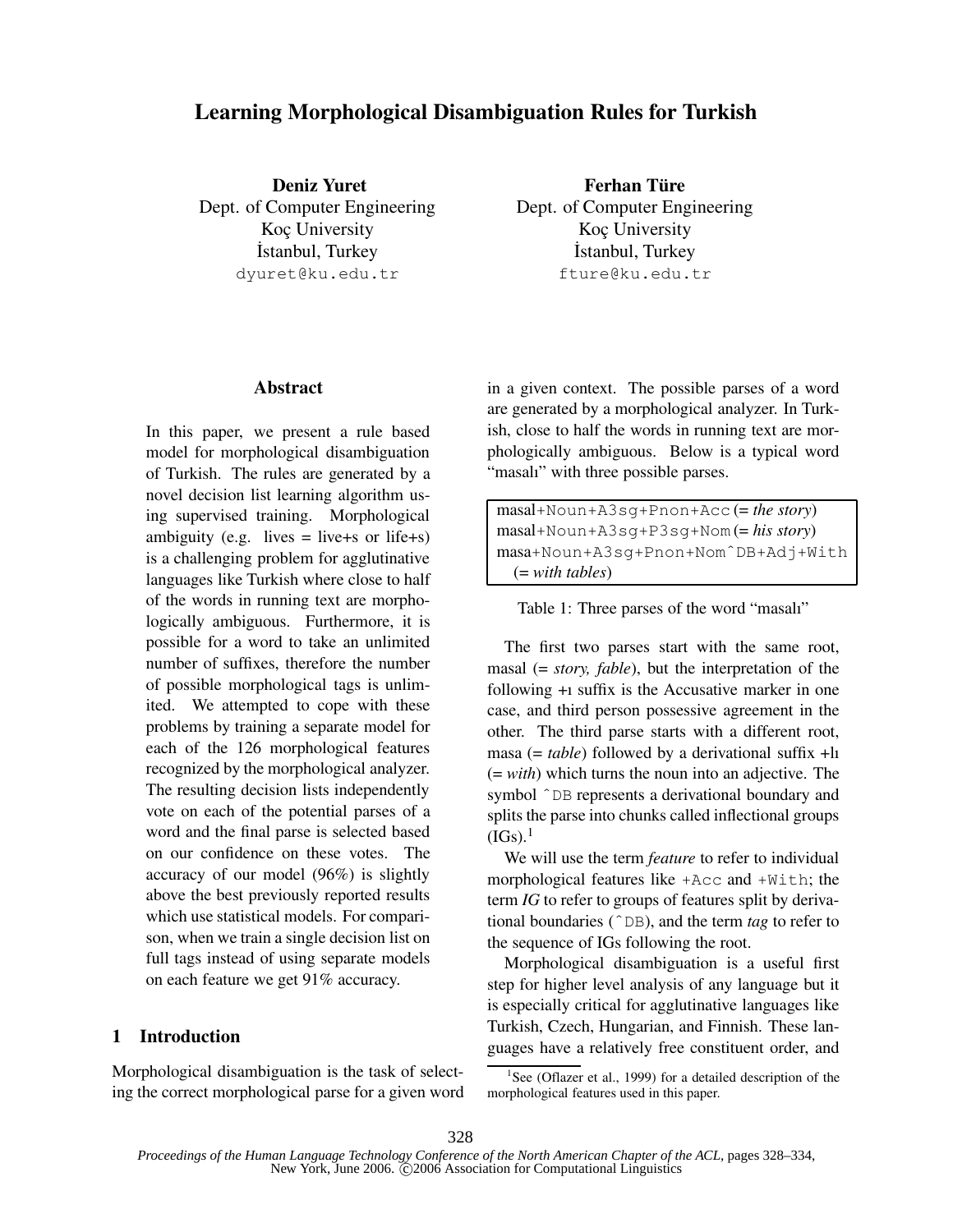syntactic relations are partly determined by morphological features. Many applications including syntactic parsing, word sense disambiguation, text to speech synthesis and spelling correction depend on accurate analyses of words.

An important qualitative difference between part of speech tagging in English and morphological disambiguation in an agglutinative language like Turkish is the number of possible tags that can be assigned to a word. Typical English tag sets include less than a hundred tag types representing syntactic and morphological information. The number of potential morphological tags in Turkish is theoretically unlimited. We have observed more than ten thousand tag types in our training corpus of a million words. The high number of possible tags poses a data sparseness challenge for the typical machine learning approach, somewhat akin to what we observe in word sense disambiguation.

One way out of this dilemma could be to ignore the detailed morphological structure of the word and focus on determining only the major and minor parts of speech. However (Oflazer et al., 1999) observes that the modifier words in Turkish can have dependencies to any one of the inflectional groups of a derived word. For example, in "mavi masalı oda" (= *the room with a blue table*) the adjective "mavi" (= *blue*) modifies the noun root "masa" (= *table*) even though the final part of speech of "masalı" is an adjective. Therefore, the final part of speech and inflection of a word do not carry sufficient information for the identification of the syntactic dependencies it is involved in. One needs the full morphological analysis.

Our approach to the data sparseness problem is to consider each morphological feature separately. Even though the number of potential tags is unlimited, the number of morphological features is small: The Turkish morphological analyzer we use (Oflazer, 1994) produces tags that consist of 126 unique features. For each unique feature  $f$ , we take the subset of the training data in which one of the parses for each instance contain  $f$ . We then split this subset into positive and negative examples depending on whether the correct parse contains the feature f. These examples are used to learn rules using the Greedy Prepend Algorithm (GPA), a novel decision list learner.

To predict the tag of an unknown word, first the morphological analyzer is used to generate all its possible parses. The decision lists are then used to predict the presence or absence of each of the features contained in the candidate parses. The results are probabilistically combined taking into account the accuracy of each decision list to select the best parse. The resulting tagging accuracy is 96% on a hand tagged test set.

A more direct approach would be to train a single decision list using the full tags as the target classification. Given a word in context, such a decision list assigns a complete morphological tag instead of predicting individual morphological features. As such, it does not need the output of a morphological analyzer and should be considered a tagger rather than a disambiguator. For comparison, such a decision list was built, and its accuracy was determined to be 91% on the same test set.

The main reason we chose to work with decision lists and the GPA algorithm is their robustness to irrelevant or redundant features. The input to the decision lists include the suffixes of all possible lengths and character type information within a five word window. Each instance ends up with 40 attributes on average which are highly redundant and mostly irrelevant. GPA is able to sort out the relevant features automatically and build a fairly accurate model. Our experiments with Naive Bayes resulted in a significantly worse performance. Typical statistical approaches include the tags of the previous words as inputs in the model. GPA was able to deliver good performance without using the previous tags as inputs, because it was able to extract equivalent information implicit in the surface attributes. Finally, unlike most statistical approaches, the resulting models of GPA are human readable and open to interpretation as Section 3.1 illustrates.

The next section will review related work. Section 3 introduces decision lists and the GPA training algorithm. Section 4 presents the experiments and the results.

### **2 Related Work**

There is a large body of work on morphological disambiguation and part of speech tagging using a variety of rule-based and statistical approaches. In the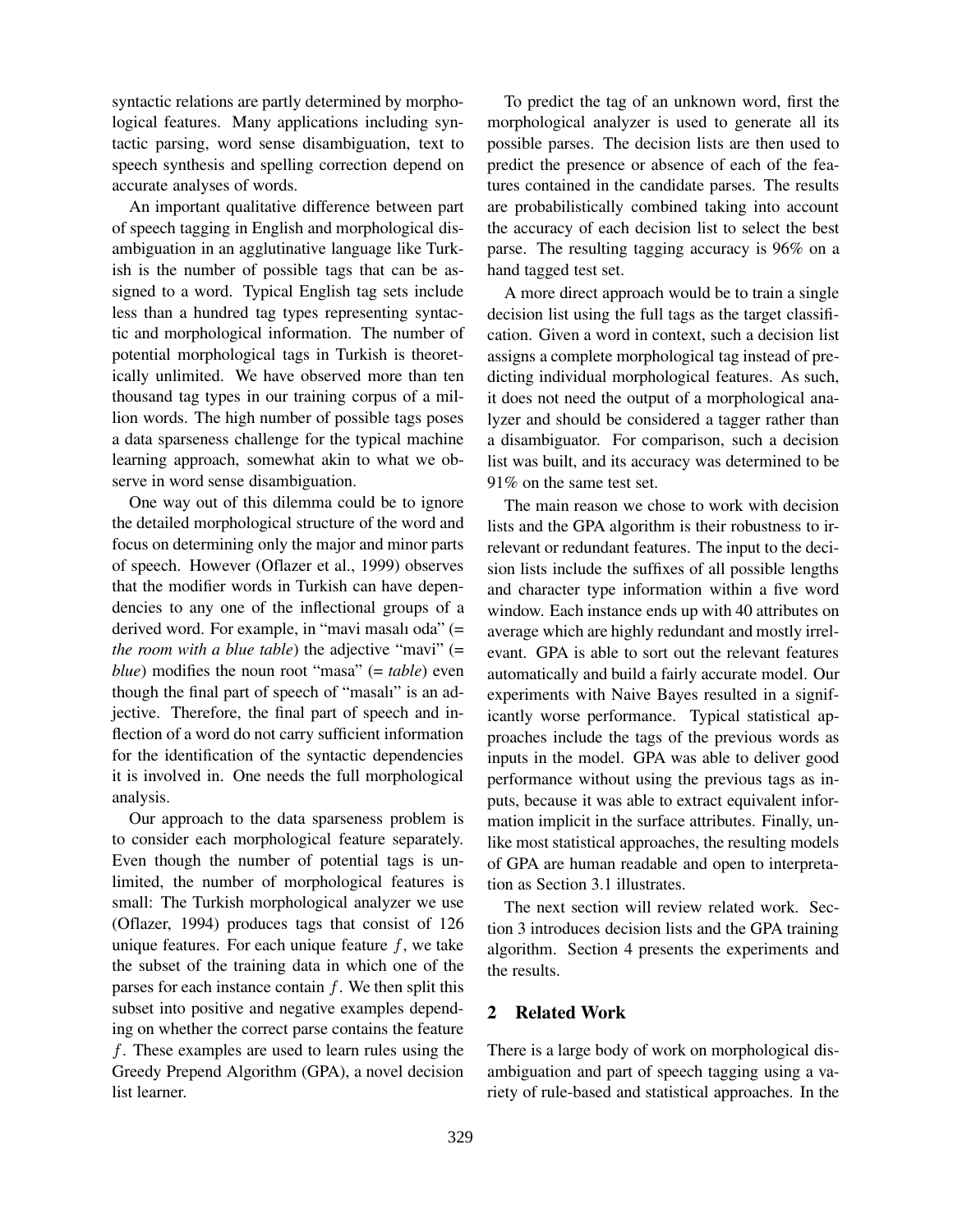rule-based approach a large number of hand crafted rules are used to select the correct morphological parse or POS tag of a given word in a given context (Karlsson et al., 1995; Oflazer and Tür, 1997). In the statistical approach a hand tagged corpus is used to train a probabilistic model which is then used to select the best tags in unseen text (Church, 1988; Hakkani-Tür et al., 2002). Examples of statistical and machine learning approaches that have been used for tagging include transformation based learning (Brill, 1995), memory based learning (Daelemans et al., 1996), and maximum entropy models (Ratnaparkhi, 1996). It is also possible to train statistical models using unlabeled data with the expectation maximization algorithm (Cutting et al., 1992). Van Halteren (1999) gives a comprehensive overview of syntactic word-class tagging.

Previous work on morphological disambiguation of inflectional or agglutinative languages include unsupervised learning for of Hebrew (Levinger et al., 1995), maximum entropy modeling for Czech (Hajič and Hladká, 1998), combination of statistical and rule-based disambiguation methods for Basque (Ezeiza et al., 1998), transformation based tagging for Hungarian (Megyesi, 1999).

Early work on Turkish used a constraint-based approach with hand crafted rules (Oflazer and Kuruöz, 1994). A purely statistical morphological disambiguation model was recently introduced (Hakkani-Tür et al., 2002). To counter the data sparseness problem the morphological parses are split across their derivational boundaries and certain independence assumptions are made in the prediction of each inflectional group.

A combination of three ideas makes our approach unique in the field: (1) the use of decision lists and a novel learning algorithm that combine the statistical and rule based techniques, (2) the treatment of each individual feature separately to address the data sparseness problem, and (3) the lack of dependence on previous tags and relying on surface attributes alone.

# **3 Decision Lists**

We introduce a new method for morphological disambiguation based on decision lists. A decision list is an ordered list of rules where each rule consists

of a pattern and a classification (Rivest, 1987). In our application the pattern specifies the surface attributes of the words surrounding the target such as suffixes and character types (e.g. upper vs. lower case, use of punctuation, digits). The classification indicates the presence or absence of a morphological feature for the center word.

#### **3.1 A Sample Decision List**

We will explain the rules and their patterns using the sample decision list in Table 2 trained to identify the feature +Det (determiner).

|   | Rule Class | Pattern                    |
|---|------------|----------------------------|
|   |            | $W = \tilde{C}$ çok R1=+DA |
|   |            | $L1 = \degree$ pek         |
| 3 | 0          | $W = +AzI$                 |
|   | 0          | $W = \tilde{C}$ cok        |
| 5 |            |                            |

Table 2: A five rule decision list for +Det

The value in the class column is 1 if word W should have a +Det feature and 0 otherwise. The pattern column describes the required attributes of the words surrounding the target word for the rule to match. The last (default) rule has no pattern, matches every instance, and assigns them +Det. This default rule captures the behavior of the majority of the training instances which had +Det in their correct parse. Rule 4 indicates a common exception: the frequently used word "cok" (meaning very) should not be assigned +Det by default: "cok" can be also used as an adjective, an adverb, or a postposition. Rule 1 introduces an exception to rule 4: if the right neighbor R1 ends with the suffix +DA (the locative suffix) then "cok" should receive +Det. The meanings of various symbols in the patterns are described below.

When the decision list is applied to a window of words, the rules are tried in the order from the most specific (rule 1) to the most general (rule 5). The first rule that matches is used to predict the classification of the center word. The last rule acts as a catch-all; if none of the other rules have matched, this rule assigns the instance a default classification. For example, the five rule decision list given above classifies the middle word in "pek çok alanda" (matches rule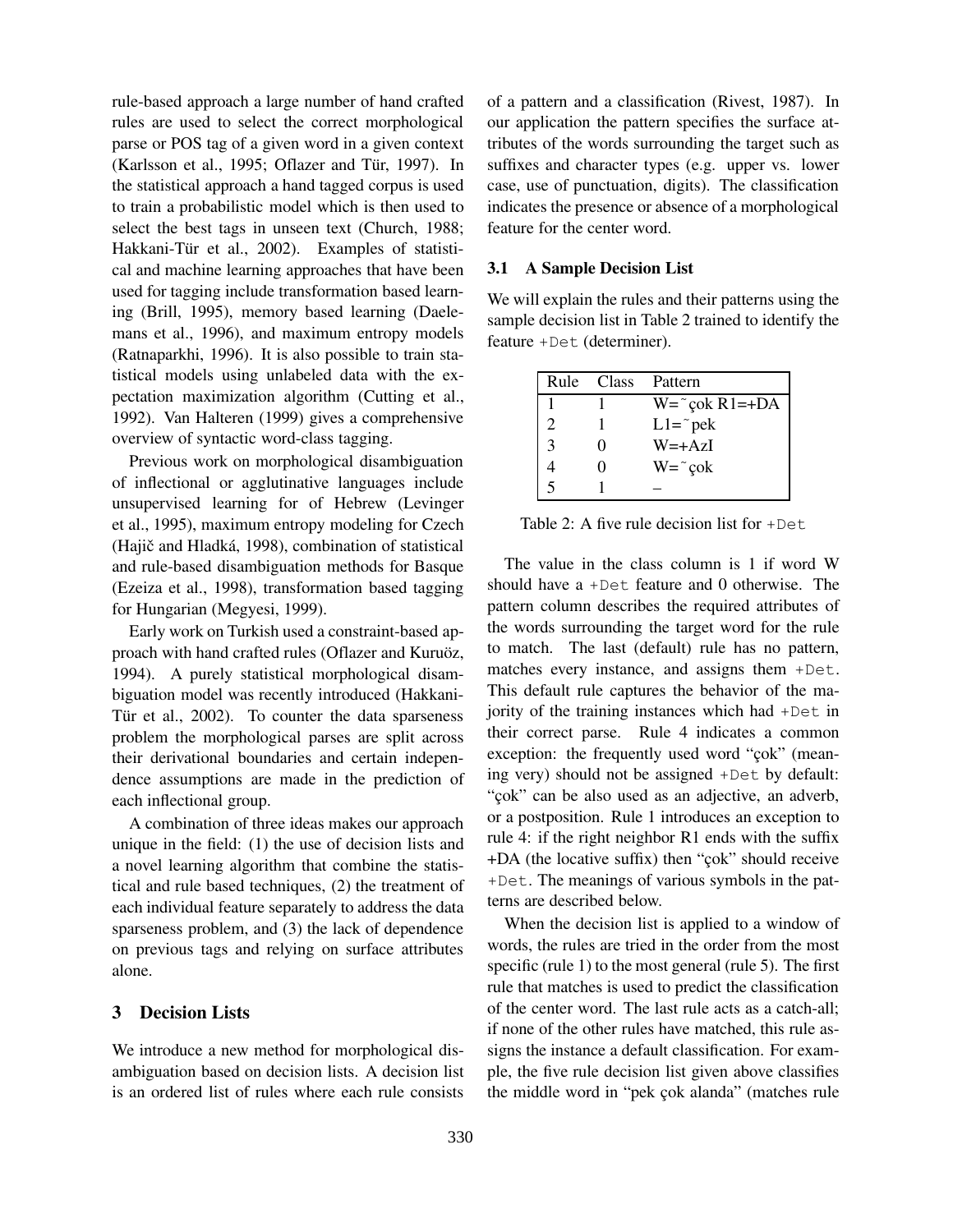| W                               | target word            | [ae]    |
|---------------------------------|------------------------|---------|
| L1, L2                          | left neighbors         | [iiiii] |
| R <sub>1</sub> , R <sub>2</sub> | right neighbors        | [dt]    |
|                                 | exact match            | [bp]    |
|                                 | case insensitive match | [cc]    |
|                                 | is a suffix of         |         |

Table 3: Symbols used in the rule patterns. Capital letters on the right represent character groups useful in identifying phonetic variations of certain suffixes, e.g. the locative suffix +DA can surface as +de, +da, +te, or +ta depending on the root word ending.

1) and "pek çok insan" (matches rule 2) as  $+Det$ , but "insan çok daha" (matches rule 4) as not +Det.

One way to interpret a decision list is as a sequence of *if-then-else* constructs familiar from programming languages. Another way is to see the last rule as the default classification, the previous rule as specifying a set of exceptions to the default, the rule before that as specifying exceptions to these exceptions and so on.

# **3.2 The Greedy Prepend Algorithm (GPA)**

To learn a decision list from a given set of training examples the general approach is to start with a default rule or an empty decision list and keep adding the best rule to cover the unclassified or misclassified examples. The new rules can be added to the end of the list (Clark and Niblett, 1989), the front of the list (Webb and Brkic, 1993), or other positions (Newlands and Webb, 2004). Other design decisions include the criteria used to select the "best rule" and how to search for it.

The Greedy Prepend Algorithm (GPA) is a variant of the PREPEND algorithm (Webb and Brkic, 1993). It starts with a default rule that matches all instances and classifies them using the most common class in the training data. Then it keeps prepending the rule with the maximum *gain* to the front of the growing decision list until no further improvement can be made. The algorithm can be described as follows:

 $GPA(data)$ 

```
1 dlist \leftarrow \text{NIL}
```
2 default-class  $\leftarrow$  MOST-COMMON-CLASS(data)

```
3 rule \leftarrow [if TRUE then default-class]
```

```
4 while GAIN(rule, dlist, data) > 0
```
5 **do**  $dlist \leftarrow$  prepend(*rule*, *dlist*)

6  $rule \leftarrow \text{MAX-GAIN-Rule}(dist, data)$ 

```
7 return dlist
```
The gain of a candidate rule in GPA is defined as the increase in the number of correctly classified instances in the training set as a result of prepending the rule to the existing decision list. This is in contrast with the original PREPEND algorithm which uses the less direct Laplace preference function (Webb and Brkic, 1993; Clark and Boswell, 1991).

To find the next rule with the maximum gain, GPA uses a heuristic search algorithm. Candidate rules are generated by adding a single new attribute to the pattern of each rule already in the decision list. The candidate with the maximum gain is prepended to the decision list and the process is repeated until no more positive gain rules can be found. Note that if the best possible rule has more than one extra attribute compared to the existing rules in the decision list, a suboptimal rule will be selected. The original PREPEND uses an admissible search algorithm, OPUS, which is guaranteed to find the best possible candidate (Webb, 1995), but we found OPUS to be too slow to be practical for a problem of this scale.

We picked GPA for the morphological disambiguation problem because we find it to be fast and fairly robust to the existence of irrelevant or redundant attributes. The average training instance has 40 attributes describing the suffixes of all possible lengths and character type information in a five word window. Most of this information is redundant or irrelevant to the problem at hand. The number of distinct attributes is on the order of the number of distinct word-forms in the training set. Nevertheless GPA is able to process a million training instances for each of the 126 unique morphological features and produce a model with state of the art accuracy in about two hours on a regular desktop PC.<sup>2</sup>

<sup>2</sup> Pentium 4 CPU 2.40GHz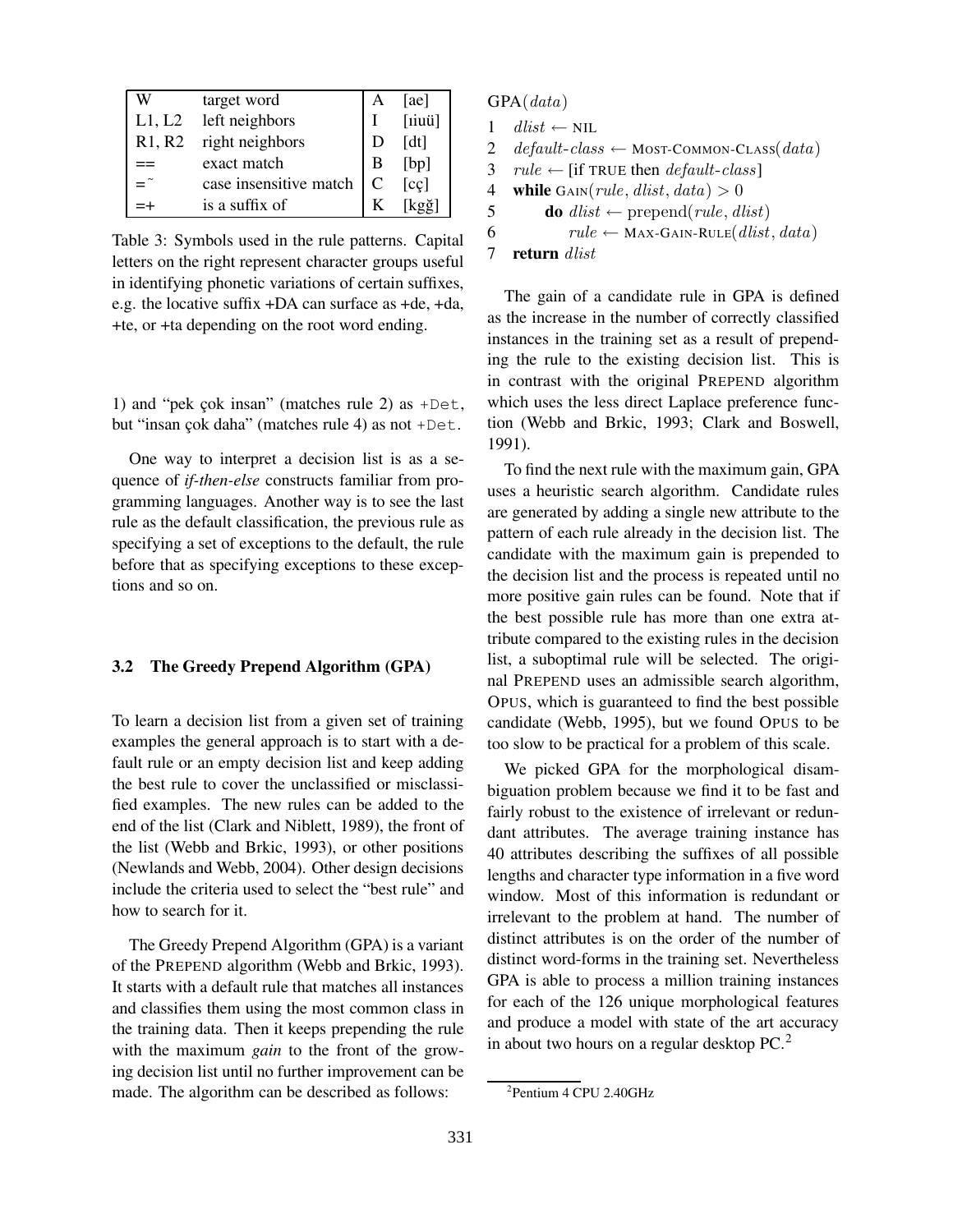# **4 Experiments and Results**

In this section we present the details of the data, the training and testing procedures, the surface attributes used, and the accuracy results.

#### **4.1 Training Data**

| documents        | 2383           |
|------------------|----------------|
| sentences        | 50673          |
| tokens           | 948404         |
| parses           | 1.76 per token |
| <b>IGs</b>       | 1.33 per parse |
| features         | 3.29 per IG    |
| unique tokens    | 111467         |
| unique tags      | 11084          |
| unique IGs       | 2440           |
| unique features  | 126            |
| ambiguous tokens | 399223 (42.1%) |

Table 4: Statistics for the training data

Our training data consists of about 1 million words of semi-automatically disambiguated Turkish news text. For each one of the 126 unique morphological features, we used the subset of the training data in which instances have the given feature in at least one of their generated parses. We then split this subset into positive and negative examples depending on whether the correct parse contains the given feature. A decision list specific to that feature is created using GPA based on these examples.

Some relevant statistics for the training data are given in Table 4.

#### **4.2 Input Attributes**

Once the training data is selected for a particular morphological feature, each instance is represented by surface attributes of five words centered around the target word. We have tried larger window sizes but no significant improvement was observed. The attributes computed for each word in the window consist of the following:

- 1. The exact word string (e.g. W==Ali'nin)
- 2. The lowercase version (e.g.  $W = \hat{a} \sin \hat{b}$  Note: all digits are replaced by 0's at this stage.
- 3. All suffixes of the lowercase version (e.g. W=+n, W=+In, W=+nIn, W=+'nIn, etc.) Note:

certain characters are replaced with capital letters representing character groups mentioned in Table 3. These groups help the algorithm recognize different forms of a suffix created by the phonetic rules of Turkish: for example the locative suffix +DA can surface as +de, +da, +te, or +ta depending on the ending of the root word.

4. Attributes indicating the types of characters at various positions of the word (e.g. Ali'nin would be described with W=UPPER-FIRST, W=LOWER-MID, W=APOS-MID, W=LOWER-LAST)

Each training instance is represented by 40 attributes on average. The GPA procedure is responsible for picking the attributes that are relevant to the decision. No dictionary information is required or used, therefore the models are fairly robust to unknown words. One potentially useful source of attributes is the tags assigned to previous words which we plan to experiment with in future work.

#### **4.3 The Decision Lists**

At the conclusion of the training, 126 decision lists are produced of the form given in Table 2. The number of rules in each decision list range from 1 to 6145. The longer decision lists are typically for part of speech features, e.g. distinguishing nouns from adjectives, and contain rules specific to lexical items. The average number of rules is 266. To get an estimate on the accuracy of each decision list, we split the one million word data into training, validation, and test portions using the ratio 4:1:1. The training set accuracy of the decision lists is consistently above 98%. The test set accuracies of the 126 decision lists range from 80% to 100% with the average at 95%. Table 5 gives the six worst features with test set accuracy below 89%; these are the most difficult to disambiguate.

#### **4.4 Correct Tag Selection**

To evaluate the candidate tags, we need to combine the results of the decision lists. We assume that the presence or absence of each feature is an independent event with a probability determined by the test set accuracy of the corresponding decision list. For example, if the +P3pl decision list predicts YES, we assume that the +P3pl feature is present with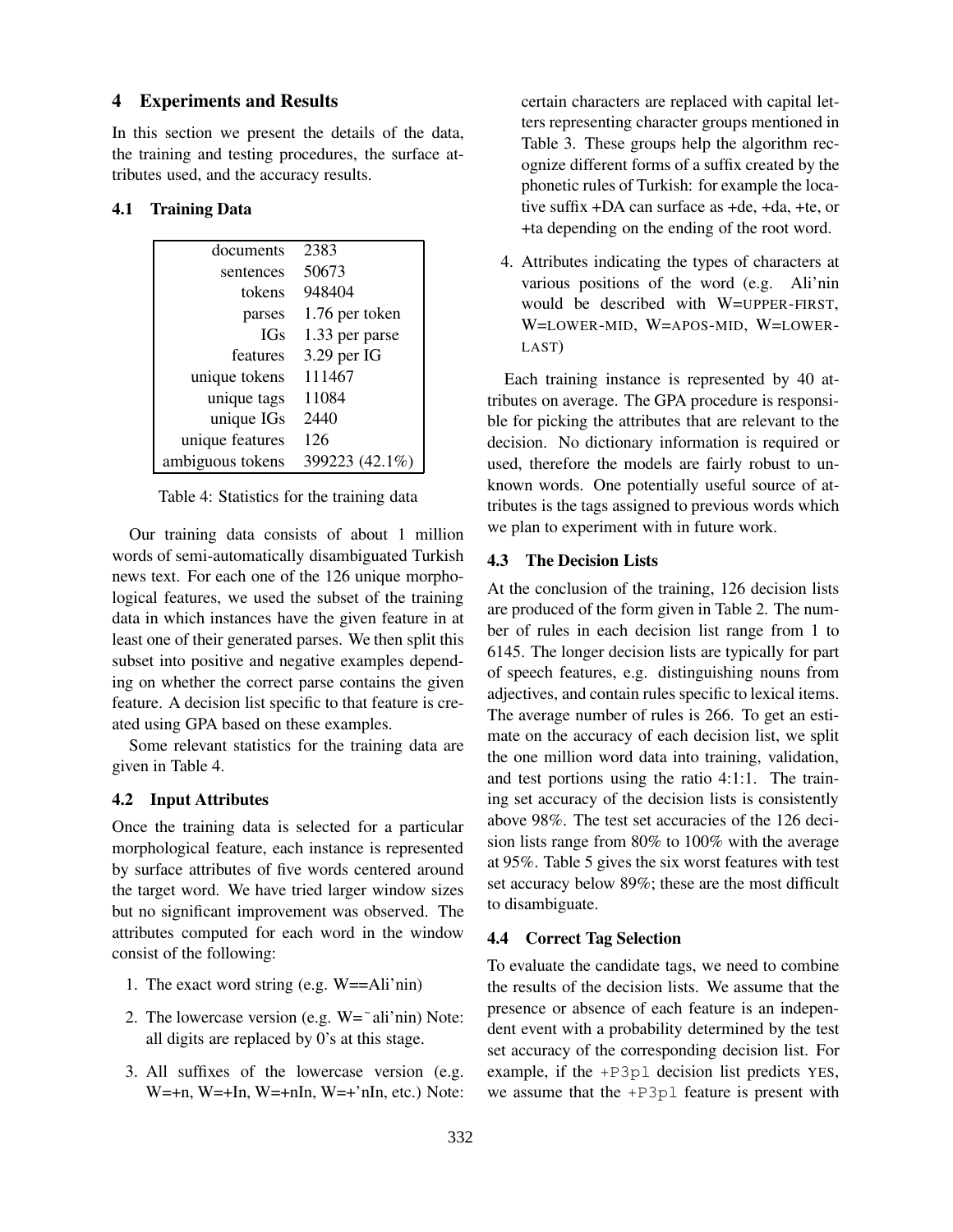| 87.89%  | +Acquire    | To acquire (noun)    |
|---------|-------------|----------------------|
| 86.18%  | $+PCIns$    | Postposition subcat. |
| 85.11\% | $+$ $F$ ut. | Future tense         |
| 84.08%  | $+P3p1$     | 3. plural possessive |
| 80.79%  | $+Neces$    | Must                 |
| 79.81%  | +Become     | To become (noun)     |

Table 5: The six features with the worst test set accuracy.

probability 0.8408 (See Table 5). If the +Fut decision list predicts NO, we assume the +Fut feature is present with probability  $1 - 0.8511 = 0.1489$ . To avoid zero probabilities we cap the test set accuracies at 99%.

Each candidate tag indicates the presence of certain features and the absence of others. The probability of the tag being correct under our independence assumption is the product of the probabilities for the presence and absence of each of the 126 features as determined by our decision lists. For efficiency, one can neglect the features that are absent from all the candidate tags because their contribution will not effect the comparison.

#### **4.5 Results**

The final evaluation of the model was performed on a test data set of 958 instances. The possible parses for each instance were generated by the morphological analyzer and the correct one was picked manually. 40% of the instances were ambiguous, which on the average had 3.9 parses. The disambiguation accuracy of our model was 95.82%. The 95% confidence interval for the accuracy is [0.9457, 0.9708].

An analysis of the mistakes in the test data show that at least some of them are due to incorrect tags in our training data. The training data was semiautomatically generated and thus contained some errors. Based on hand evaluation of the differences between the training data tags and the GPA generated tags, we estimate the accuracy of the training data to be below 95%. We ran two further experiments to see if we could improve on the initial results.

In our first experiment we used our original model to re-tag the training data. The re-tagged training data was used to construct a new model. The resulting accuracy on the test set increased to 96.03%, not a statistically significant improvement.

In our second experiment we used only unambiguous instances for training. Decision list training requires negative examples, so we selected random unambiguous instances for positive and negative examples for each feature. The accuracy of the resulting model on the test set was 82.57%. The problem with selecting unambiguous instances is that certain common disambiguation decisions are never represented during training. More careful selection of negative examples and a sophisticated bootstrapping mechanism may still make this approach workable.

Finally, we decided to see if our decision lists could be used for tagging rather than disambiguation, i.e. given a word in a context decide on the full tag *without the help of a morphological analyzer*. Even though the number of possible tags is unlimited, the most frequent 1000 tags cover about 99% of the instances. A single decision list trained with the full tags was able to achieve 91.23% accuracy using 10000 rules. This is a promising result and will be explored further in future work.

# **5 Contributions**

We have presented an automated approach to learn morphological disambiguation rules for Turkish using a novel decision list induction algorithm, GPA. The only input to the rules are the surface attributes of a five word window. The approach can be generalized to other agglutinative languages which share the common challenge of a large number of potential tags. Our approach for resolving the data sparseness problem caused by the large number of tags is to generate a separate model for each morphological feature. The predictions for individual features are probabilistically combined based on the accuracy of each model to select the best tag. We were able to achieve an accuracy around 96% using this approach.

### **Acknowledgments**

We would like to thank Kemal Oflazer of Sabancı University for providing us with the Turkish morphological analyzer, training and testing data for disambiguation, and valuable feedback.